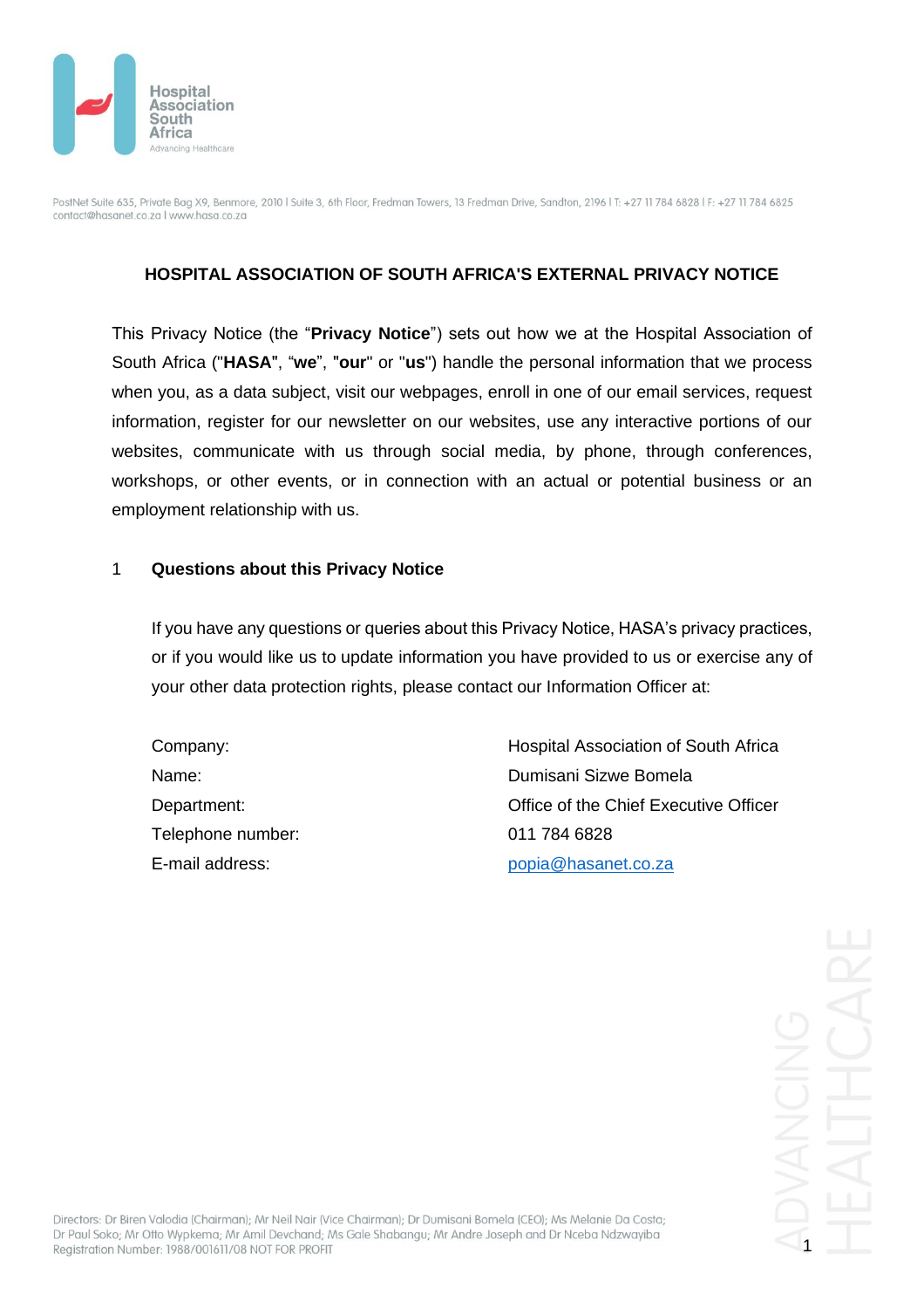

# 2 **Application**

This Privacy Notice applies to any and all data subjects who interact with HASA through our website, our email services, our newsletter, social media, telephone, our conferences and other events, workshops, or in connection with an actual or potential business or employment relationship with us.

#### 3 **Terminology**

Please familiarise yourself with the following words and phrases as they have particular meanings in terms of the Protection of Personal Information Act No. 4 of 2013 ("**POPIA**") and are used throughout this Privacy Notice:

| <b>Term</b>             | <b>Definition</b>                                                                                                               |  |  |
|-------------------------|---------------------------------------------------------------------------------------------------------------------------------|--|--|
| <b>Consent</b>          | Any voluntary, specific and informed expression of will in terms of<br>which permission is given for the processing of personal |  |  |
|                         |                                                                                                                                 |  |  |
|                         | information.                                                                                                                    |  |  |
| <b>Data Subject</b>     | The person to whom personal information relates.                                                                                |  |  |
| <b>De-identify</b>      | In relation to personal information of a data subject, means to                                                                 |  |  |
|                         | delete any information that -                                                                                                   |  |  |
|                         | identifies the data subject;                                                                                                    |  |  |
|                         | can be used or manipulated by a reasonably foreseeable                                                                          |  |  |
|                         | method to identify the data subject; or                                                                                         |  |  |
|                         |                                                                                                                                 |  |  |
|                         | can be linked by a reasonably foreseeable method to other                                                                       |  |  |
|                         | information that identifies the data subject.                                                                                   |  |  |
| <b>Direct Marketing</b> | To approach a person, either by mail, electronic communication or                                                               |  |  |
|                         | in person, for the direct or indirect purpose of -                                                                              |  |  |

2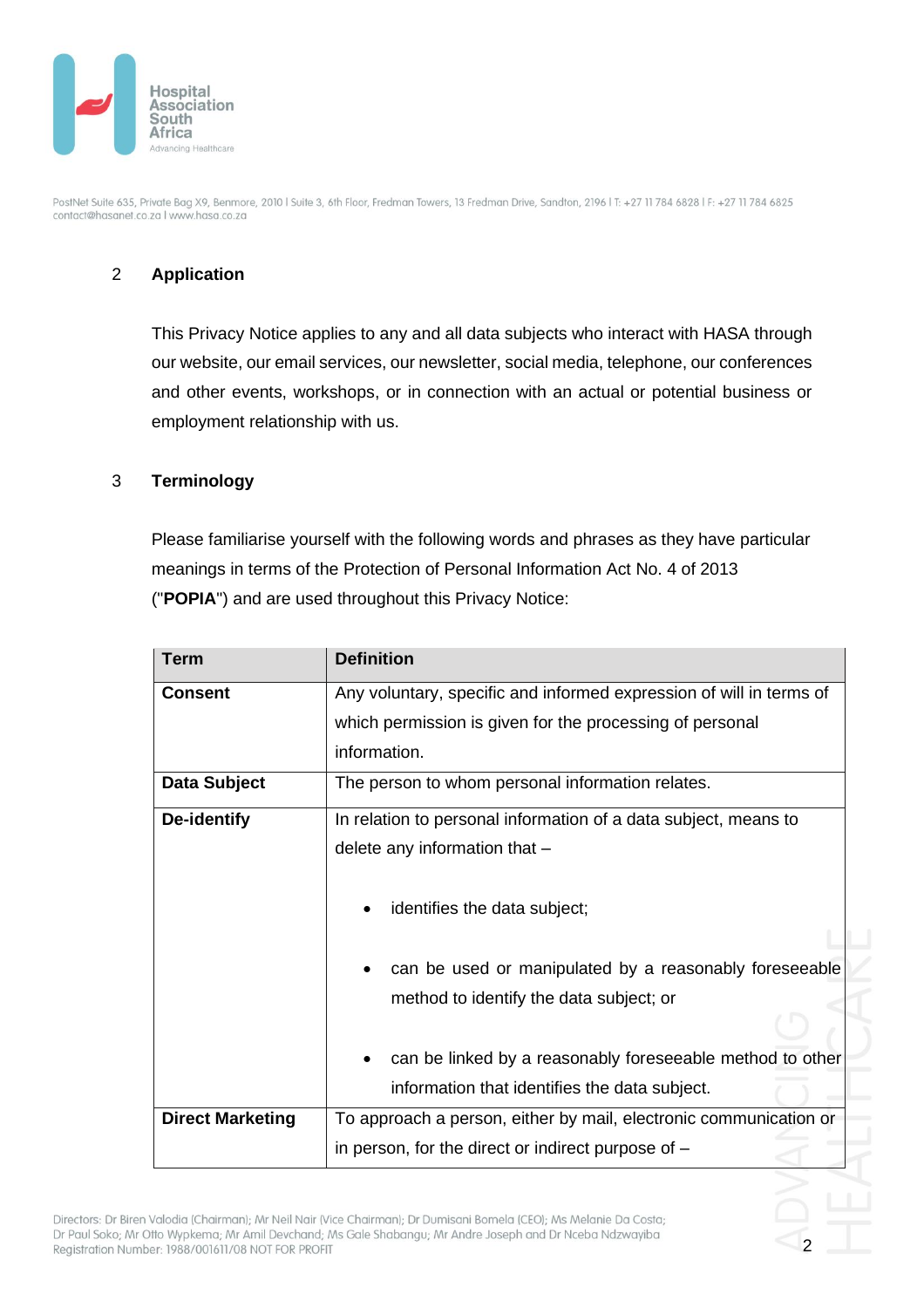

|                    | promoting or offering to supply, in the ordinary course of<br>business, any goods or services; or                                                                                                                                                                                        |  |  |
|--------------------|------------------------------------------------------------------------------------------------------------------------------------------------------------------------------------------------------------------------------------------------------------------------------------------|--|--|
|                    | requesting the person to make a donation of any kind for any<br>reason.                                                                                                                                                                                                                  |  |  |
| <b>Personal</b>    | Information about an identifiable, living, natural person, and in so                                                                                                                                                                                                                     |  |  |
| <b>Information</b> | far as it is applicable, an identifiable, existing juristic person,<br>$including -$                                                                                                                                                                                                     |  |  |
|                    | information relating to the race, gender, sex, pregnancy,<br>marital status, national, ethnic, or social origin, colour,<br>sexual orientation, age, physical or mental health, well-<br>being, disability, religion, conscience, belief, culture,<br>language, and birth of the person; |  |  |
|                    | information relating to the education or the medical,<br>financial, criminal or employment history of the person;                                                                                                                                                                        |  |  |
|                    | any identifying number, symbol, email address, physical<br>address, telephone number or other particular assigned to<br>the person;                                                                                                                                                      |  |  |
|                    | the biometric information of the person;                                                                                                                                                                                                                                                 |  |  |
|                    | the personal opinions, views, or preferences of the person;                                                                                                                                                                                                                              |  |  |
|                    | correspondence sent by the person that is implicitly or<br>explicitly of a private or confidential nature or further<br>correspondence that would reveal the contents of the                                                                                                             |  |  |
|                    | original correspondence;                                                                                                                                                                                                                                                                 |  |  |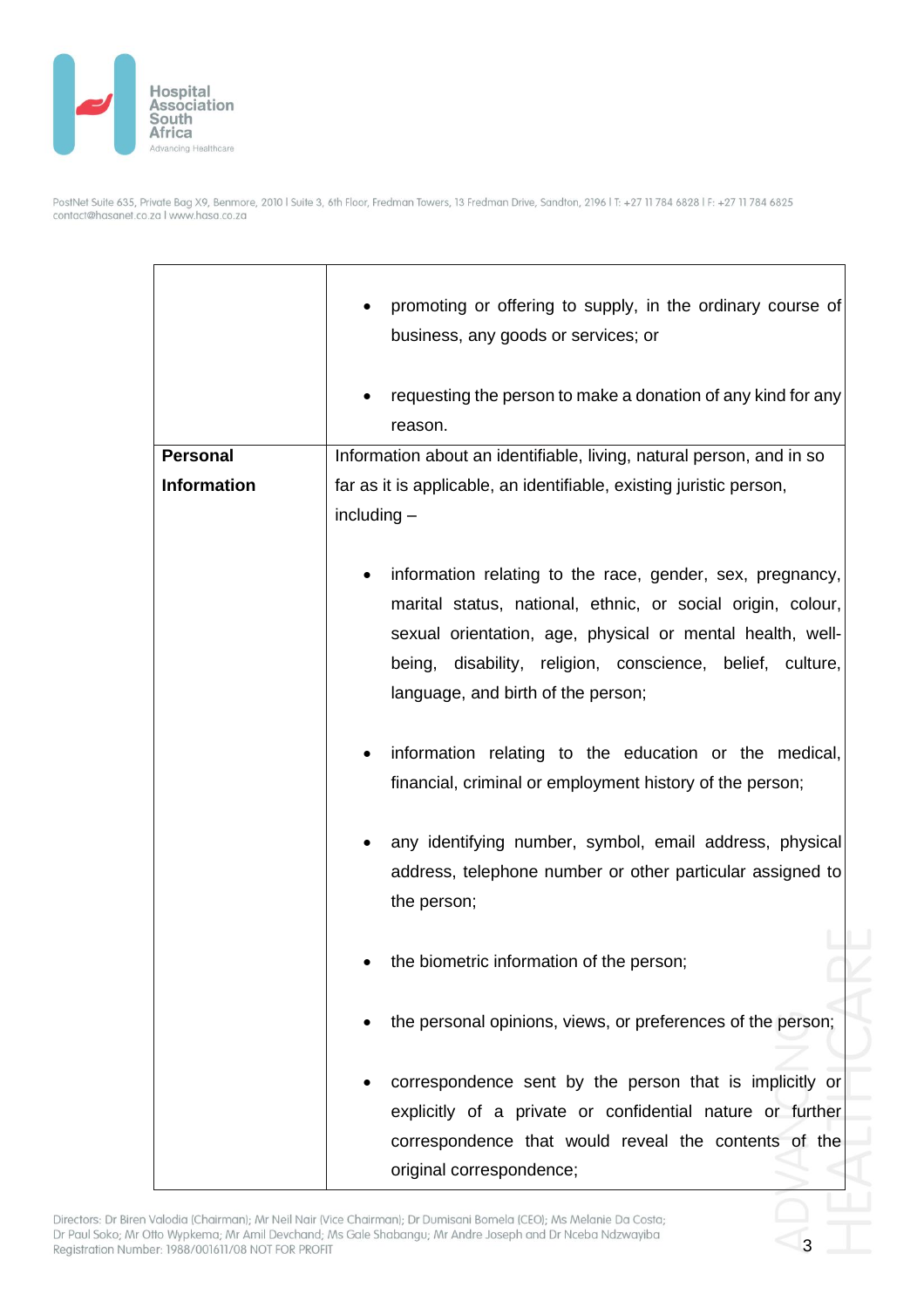

r

PostNet Suite 635, Private Bag X9, Benmore, 2010 | Suite 3, 6th Floor, Fredman Towers, 13 Fredman Drive, Sandton, 2196 | T: +27 11 784 6828 | F: +27 11 784 6825<br>contact@hasanet.co.za | www.hasa.co.za

|                         | the views or opinions of another individual about the person; |  |
|-------------------------|---------------------------------------------------------------|--|
|                         | and                                                           |  |
|                         | the name of the person where it appears with other personal   |  |
|                         |                                                               |  |
|                         | information relating to the person or where the disclosure of |  |
|                         | the name itself would reveal information about the person.    |  |
| <b>Special personal</b> | Information relating to a data subject's:                     |  |
| information             | Racial or ethnic origin;                                      |  |
|                         |                                                               |  |
|                         | Political opinions and persuasion;                            |  |
|                         |                                                               |  |
|                         |                                                               |  |
|                         | Religious beliefs or beliefs of a similar nature;             |  |
|                         |                                                               |  |
|                         | Trade union membership;                                       |  |
|                         |                                                               |  |
|                         | Physical or mental health or condition;                       |  |
|                         |                                                               |  |
|                         |                                                               |  |
|                         | Sexual life or sexual orientation;                            |  |
|                         |                                                               |  |
|                         | Offences or alleged offences or information relating to any   |  |
|                         | proceedings for offences committed or allegedly committed;    |  |
|                         | or                                                            |  |
|                         |                                                               |  |
|                         |                                                               |  |
|                         | Biometric data allowing or confirming the identification of a |  |
|                         | person.                                                       |  |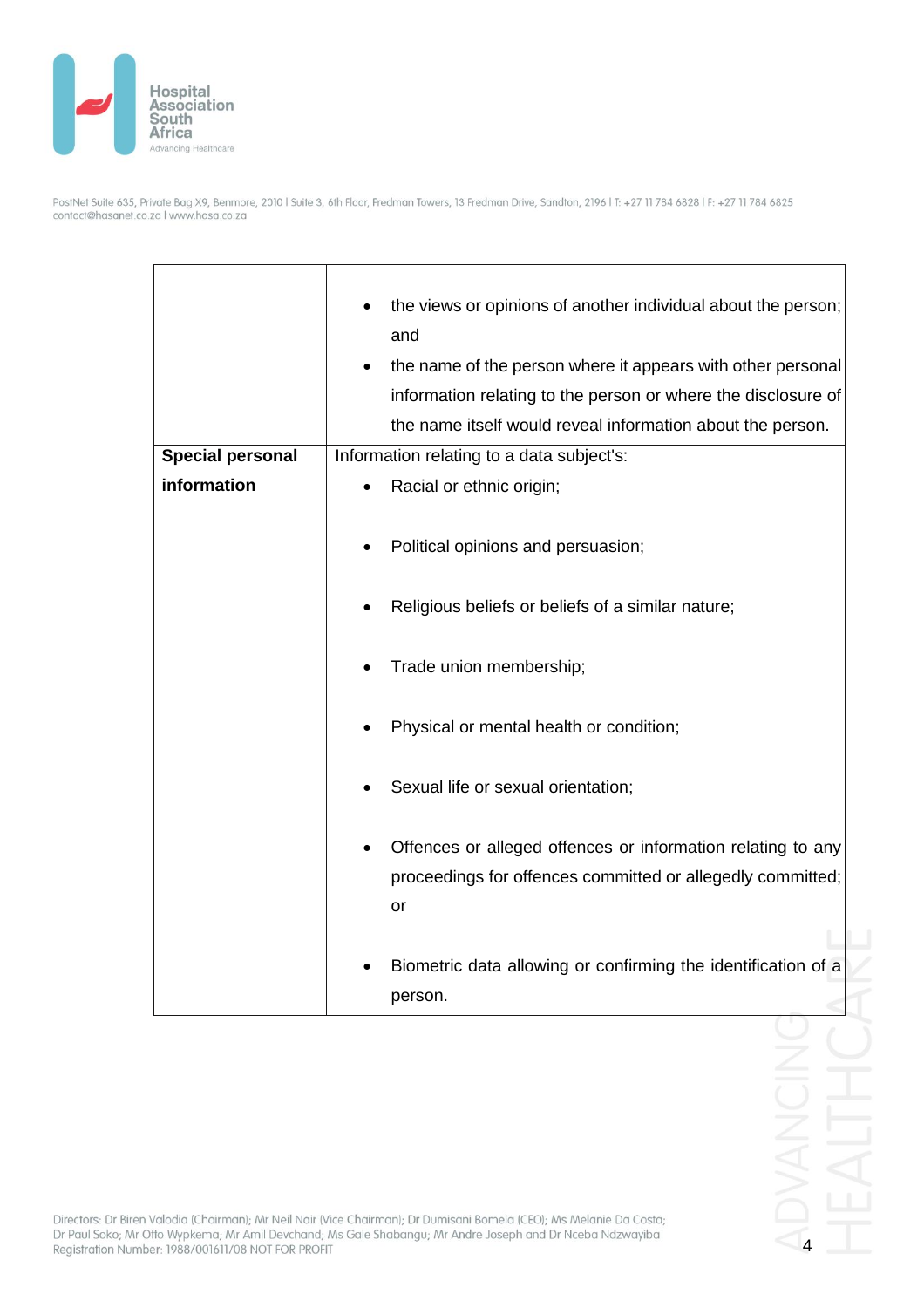

| <b>Processing</b> | Any operation or activity or set of operations whether or not by       |
|-------------------|------------------------------------------------------------------------|
|                   | automatic means concerning personal information, including the         |
|                   | collection, receipt, recording, organisation, storage, updating or     |
|                   | modification, retrieval, alteration, consultation or use,              |
|                   | dissemination by means of transmission, distribution or making         |
|                   | available in any other form, merging, linking, as well as restricting, |
|                   | erasure, or destruction of information.                                |
| <b>Records</b>    | Any recorded information regardless of the form or medium.             |
| <b>Regulator</b>  | The Information Regulator established in terms of section 39           |
|                   | POPIA.                                                                 |
| Website           | HASA website with the address https://www.hasa.co.za                   |

# 4 **The type of information that HASA may process about you**

The types of personal information, including special personal information we may hold about you include:

| <b>NATURE OF INFORMATION</b>       | <b>REQUIRED INFORMATION</b>                       |
|------------------------------------|---------------------------------------------------|
| CONTACT &<br><b>IDENTIFICATION</b> | • full name and surname, postal and/or            |
| <b>INFORMATION</b>                 | physical address, phone number, email             |
|                                    | address; ID number/copy; photographs;             |
|                                    | comments                                          |
| <b>CONTACT</b><br><b>BUSINESS</b>  | job title/designation, department, name           |
| <b>INFORMATION</b>                 | of organisation                                   |
| <b>FINANCIAL INFORMATION</b>       | credit card information                           |
| <b>THIRD-PARTY PROCESSING</b>      | Service suppliers to the annual HASA<br>$\bullet$ |
|                                    | conference may hold certain financial             |
|                                    | information derived from payments for             |
|                                    | attendance (including payment<br>card             |
|                                    | number, expiration date, and billing              |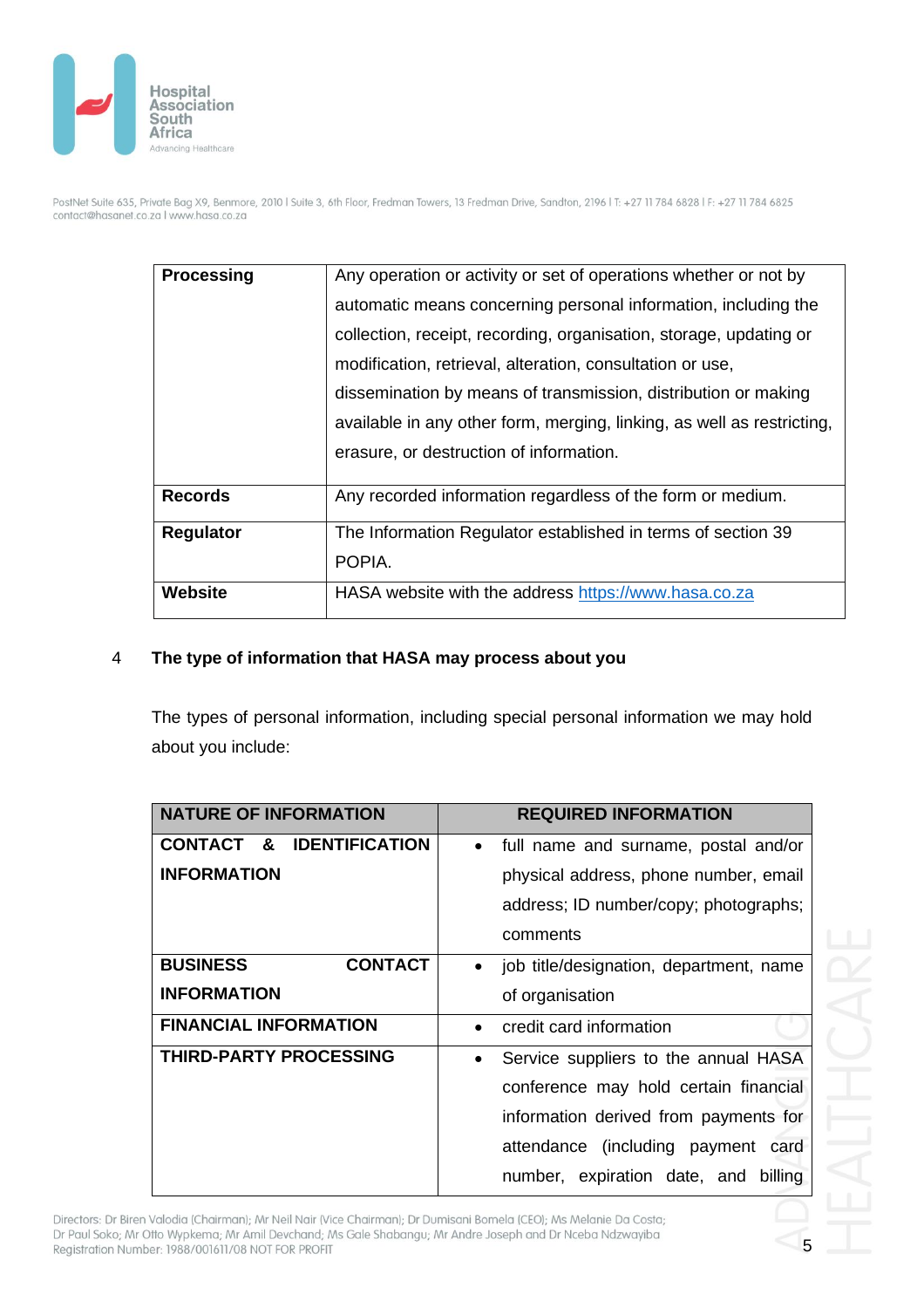

|                              | address). Requests for such information         |       |
|------------------------------|-------------------------------------------------|-------|
|                              | be<br>directed to the<br>should                 | event |
|                              | manager(s), details of which can be             |       |
|                              | obtained from the Information Officer.          |       |
|                              | HASA does not hold the financial                |       |
|                              | information pertinent to registration for       |       |
|                              | the annual HASA conference and has a            |       |
|                              | formal contract with the service supplier       |       |
|                              | stipulating the deletion of all personal        |       |
|                              | financial<br>information<br>relating            | to    |
|                              | attendees within one month of the               |       |
|                              |                                                 |       |
|                              | conclusion of each annual conference.           |       |
| <b>TECHNICAL INFORMATION</b> | data relating to the use of HASA's<br>$\bullet$ |       |
|                              | devices or devices you use to access            |       |
|                              | HASA's website: your device type;               |       |
|                              | operating<br>system;<br>browser                 | type; |
|                              | IP<br>settings;<br>address;<br>browser          |       |
|                              | preferences; dates and information              |       |
|                              | clicked on HASA's website; and other            |       |
|                              | technical<br>communications<br>relevant         |       |

#### 4.1

Please note that the provision of your personal information, including your special personal information, to HASA is voluntary, however, in certain circumstances a failure to provide us with the requisite information may mean that we are unable to provide you with certain services or goods or process your application for employment with HASA. Further, where HASA processes your special personal information, we will ensure that we do so in the ordinary course of our business, to the extent that is absolutely necessary, and in accordance with

Directors: Dr Biren Valodia (Chairman); Mr Neil Nair (Vice Chairman); Dr Dumisani Bomela (CEO); Ms Melanie Da Costa; Dr Paul Soko; Mr Otto Wypkema; Mr Amil Devchand; Ms Gale Shabangu; Mr Andre Joseph and Dr Nceba Ndzwayiba Registration Number: 1988/001611/08 NOT FOR PROFIT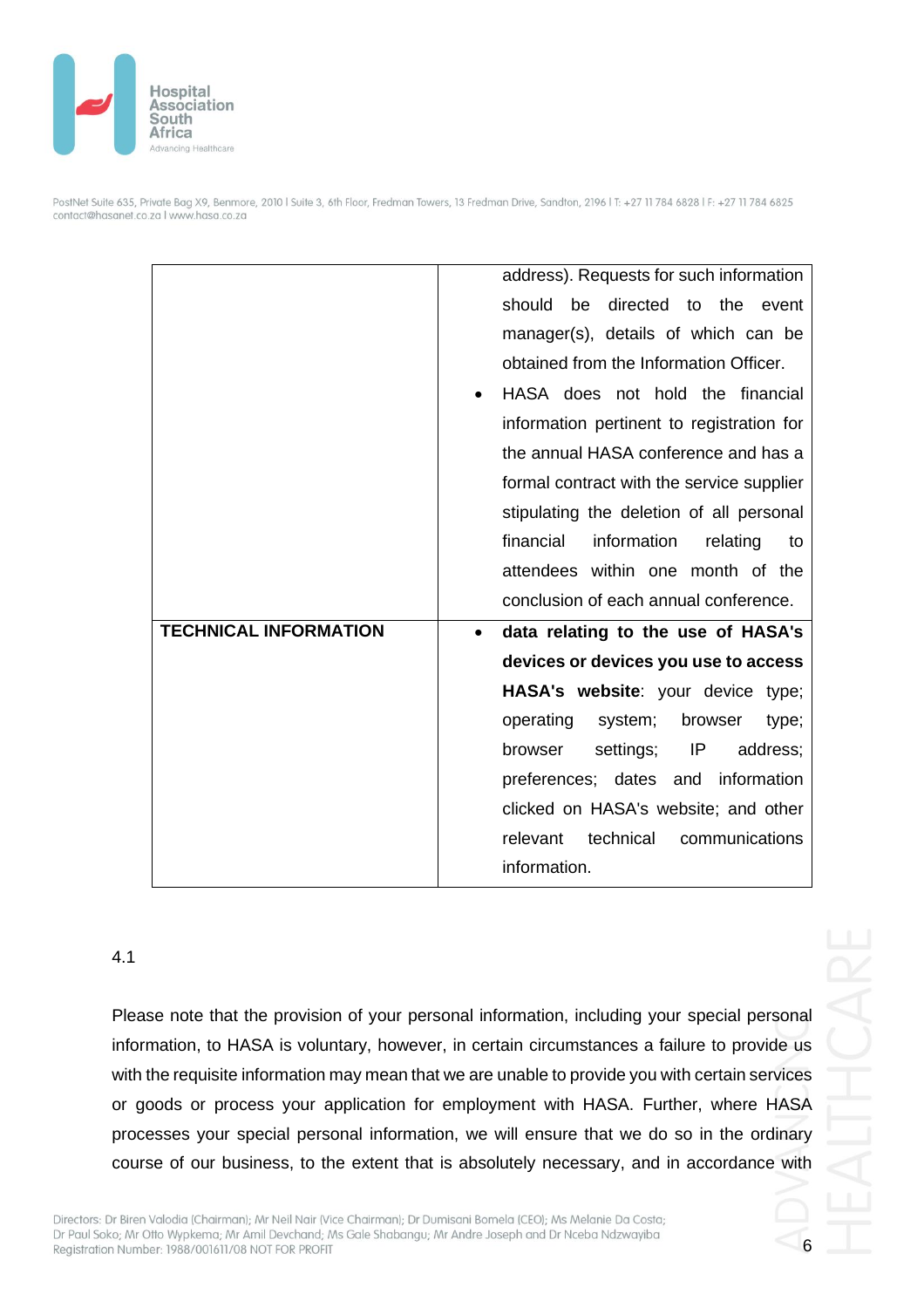

applicable. In some instances, we may request your consent to process your special personal information which consent shall be given freely and voluntarily and subject to withdrawal by yourself at any time and without fear or threat of adverse consequences to you.

### 5 **Collection of personal information**

HASA may collect or obtain personal information –

- 5.1 directly from data subjects or from any other source where permitted by law (e.g., publicly available information);
- 5.2 during the course of the data subject's relationship with the HASA;
- 5.3 in the course of providing services to the data subject; and
- 5.4 when the data subject subscribes to HASA electronic newsletter or attends a HASA event, online or in-person.

### 6 **Purposes for which we process personal information**

HASA processes personal information for a number of reasons including, but not limited  $to -$ 

- 6.1 development and implementation of its stakeholder engagement strategy;
- 6.2 conducting issues-based research for the purposes of advocacy;
- 6.3 marketing, advertising and public relations;
- 6.4 managing dispute resolution;

7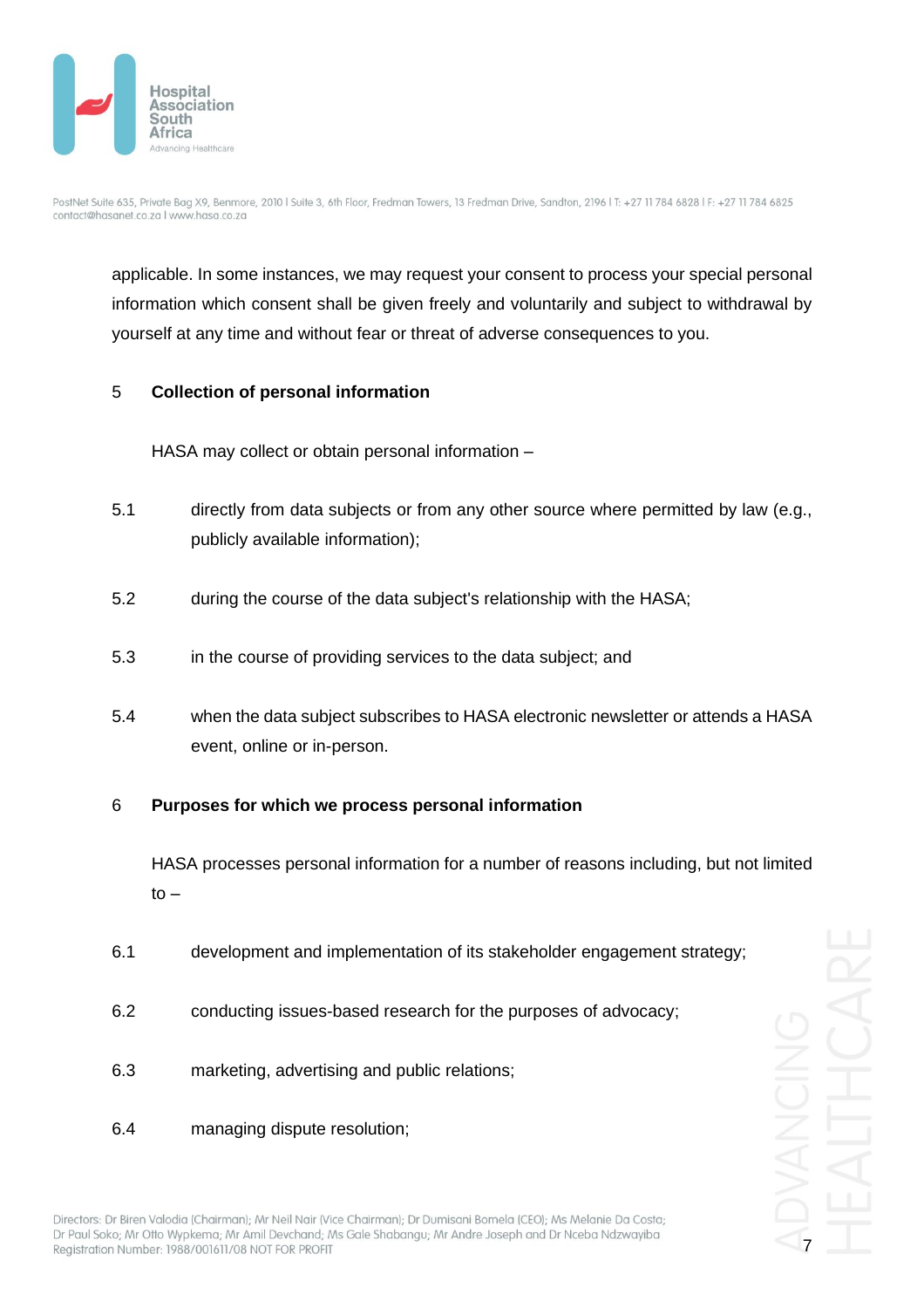

- 6.5 creating and managing supplier and customer relationships;
- 6.6 managing contracts, orders, deliveries, invoices and accounting;
- 6.7 sending quotation estimates;
- 6.8 general human resource and finance functions including those obligations imposed by legislation; and
- 6.9 to allow proper functioning of our website which includes, amongst others, proper display of content, interface personalisation and ensuring that the website is safe and secure to protect against misuse.

### 7 **Legal grounds for processing personal information**

In South Africa, POPIA requires us to process personal information we hold about you lawfully and in a reasonable manner that does not infringe your privacy rights as a data subject. The basis for us processing your personal information for the abovementioned purposes may be where –

- 7.1 you have provided your consent (e.g., for the annual HASA conference in circumstances where service suppliers require agreements to process payments and registrations);
- 7.2 it is necessary for the performance of a contract with you (e.g., providing a service which HASA has been contracted to perform);
- 7.3 the processing is necessary for our compliance with our legal obligation (e.g., tax compliance, company law compliance/governance requirements); or

8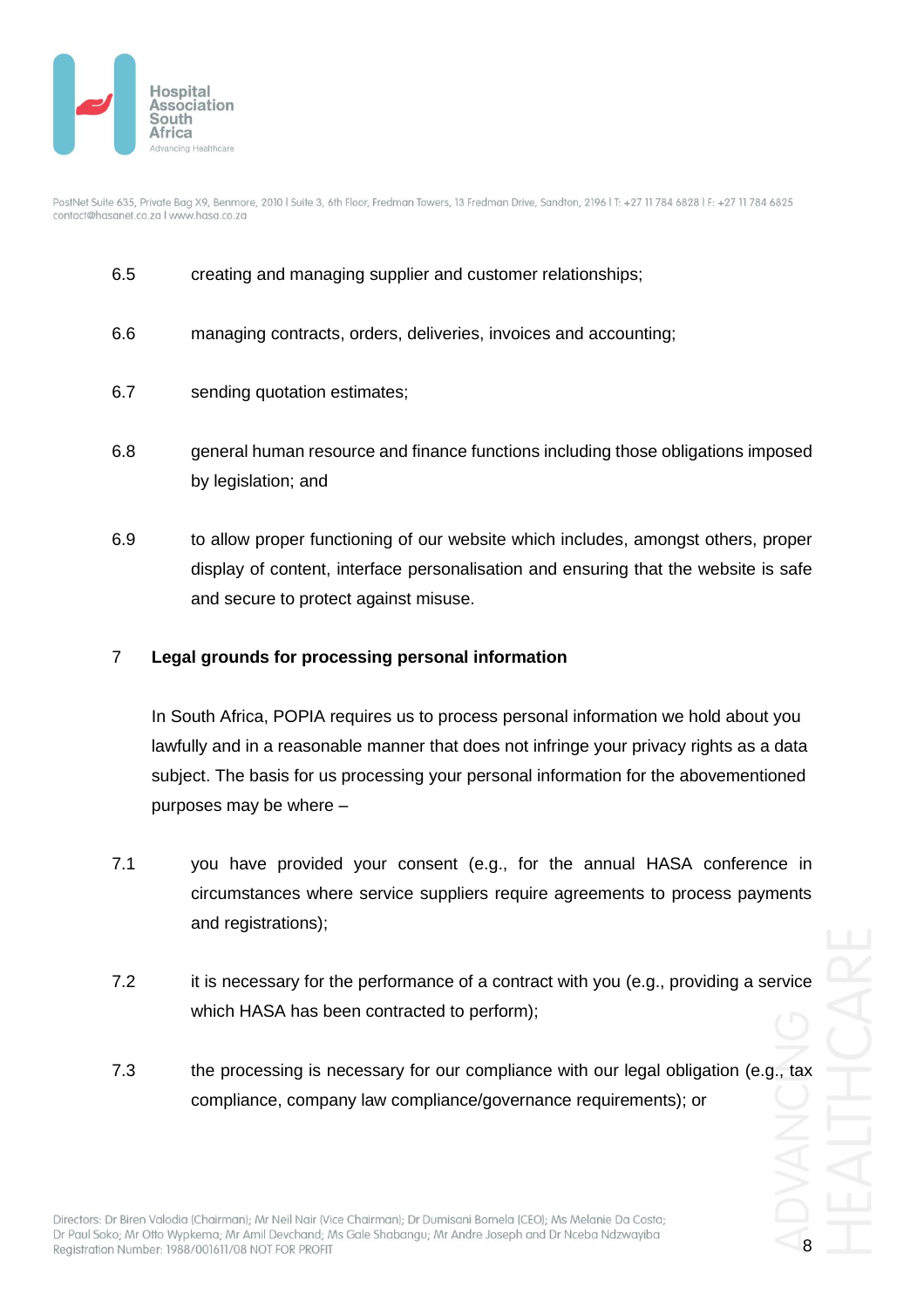

7.4 the processing is in our legitimate interests of operating and promoting our business (this means that the processing may not necessarily be required by law, but there's a clear benefit to it, there is a low risk of infringing on data subject privacy, and the data subject would reasonably expect their personal information to be used in the circumstances).

### 8 **Disclosure of personal information relating to data subjects**

We intend to keep your personal information, including special personal information, confidential, in compliance with our legal obligations. We do not sell, rent, trade, or otherwise disclose any personal information, including special personal information, to third parties, other than as described in this Privacy Notice, for the purposes described above, or as we disclose to you at the time the information is collected. We may disclose your personal information in accordance with and where permitted by applicable law:

- 8.1 in order for us to comply with our legal obligations, e.g. where we are required to disclose certain information to tax authorities or where we are required to respond to requests by law enforcement;
- 8.2 to protect the security or integrity of our business, including our databases and systems as well as the safety of our employees, customers and website visitors;
- 8.3 to any of our outsourced vendors, suppliers or distributors to facilitate the provision of contracted services or goods or to provide expanded services to our members and website visitors, for example; outsource the processing of certain interactive website functions and administering email services;
- 8.4 for the purposes of facilitating a purchasing transaction with one of our service providers;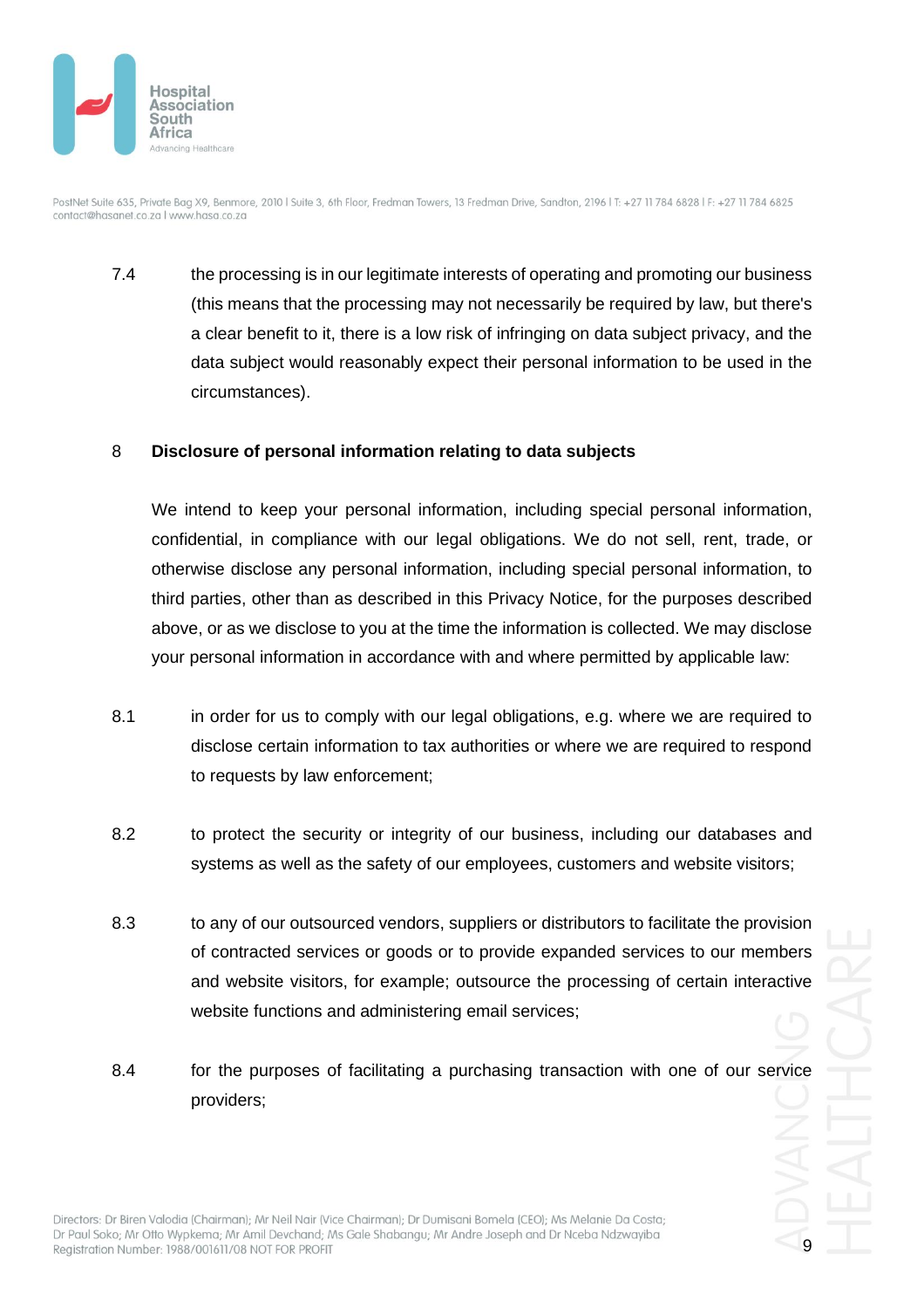

- 8.5 for the purposes of a joint venture, collaboration, financing, sale, merger, reorganisation, change of legal form, dissolution or similar event; and/or
- 8.6 to any other third party, where you have provided your consent.

#### 9 **Security measures used to protect personal information**

- <span id="page-9-0"></span>9.1 HASA takes appropriate physical, technical and organisational security measures designed to safeguard and secure any personal information, including special personal information, that you provide to us. Nevertheless, unencrypted transmission to HASA via the internet is not completely secure and we cannot guarantee the security of your personal information during any such unencrypted transmission.
- 9.2 The appropriate physical, technical and organisational security measures, as contemplated above in clause [9.1](#page-9-0) include –
- <span id="page-9-1"></span>9.2.1 identifying all reasonably foreseeable internal and external risks to personal information in HASA's possession or control;
- 9.2.2 establishing and maintaining appropriate safeguards against the risks identified above in clause [9.2.1;](#page-9-1)
- 9.2.3 ensuring password protection on devices;
- 9.2.4 implementing access control measures into and out of HASA's offices;
- 9.2.5 conducting audits of processes, systems and safeguards of service suppliers;

9.2.6 migration of physical files to cloud storage;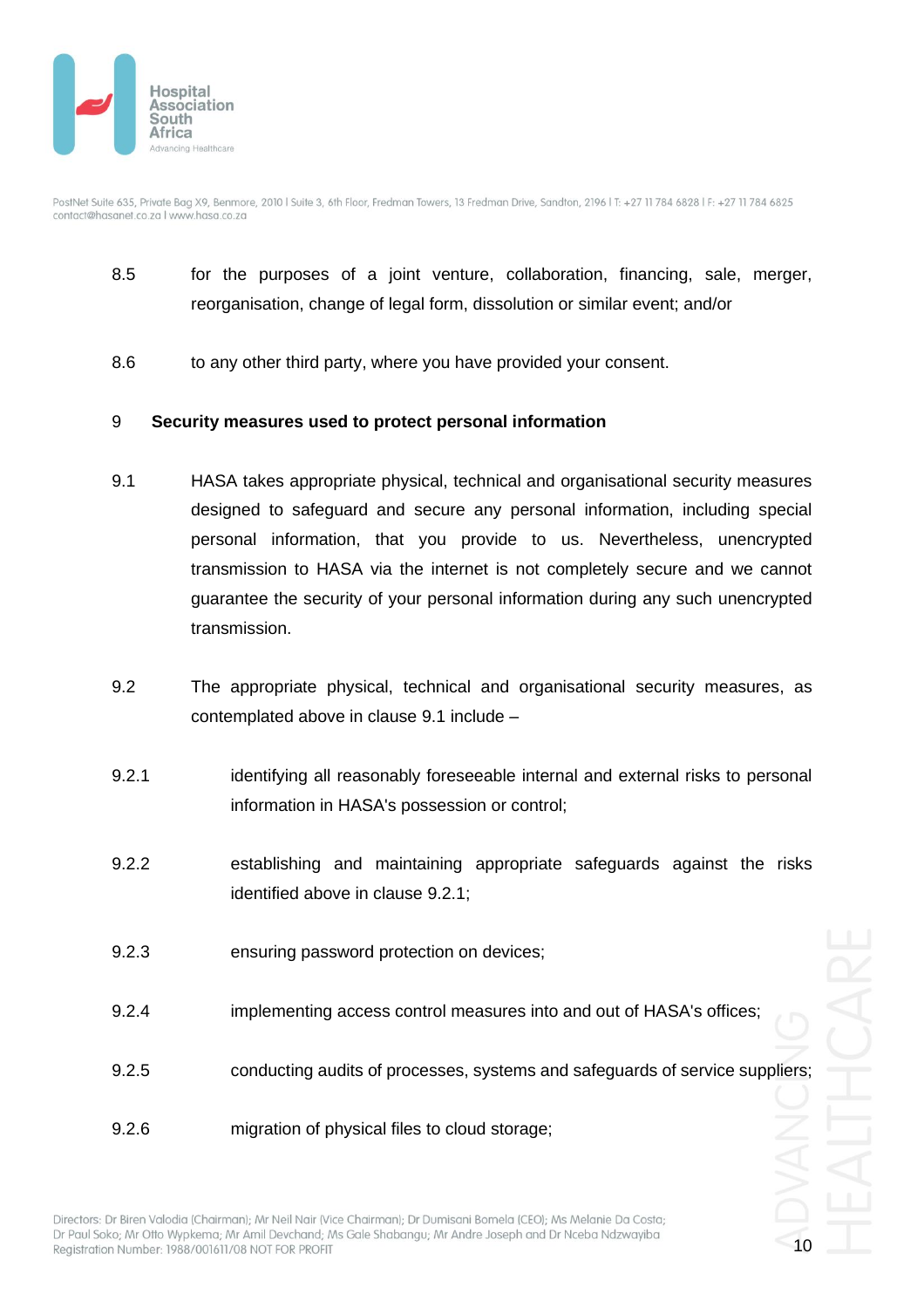

- 9.2.7 antivirus protection on work devices such as laptops;
- 9.2.8 regularly verifying that the safeguards are effectively implemented; and
- 9.2.9 ensuring that the safeguards are continually updated in response to new risks or deficiencies in previously implemented safeguards.
- 9.3 HASA shall notify the Regulator and the data subject, in writing and as soon as reasonably possible, where there are reasonable grounds to believe that the data subject's personal information has been accessed or acquired by an unauthorised person.

#### 10 **Data accuracy**

- 10.1 You are responsible for providing HASA with personal information that is accurate, complete and up to date. In the event of a change to your personal information, the onus shall be on you to notify HASA of the change and provide HASA with the updated accurate personal information.
- 10.2 We undertake to provide you with access to your personal information and provide mechanisms that any personal information found to be inaccurate or incomplete could be corrected or amended as feasible subject to any requirement or rule for such personal information to be retained by law.
- 10.3 Prior to the amendment, correction, or removal of personal information, we will require you to identify yourself and to identify the portion of information requested to be amended, corrected, or removed. A request for the amendment, correction or removal of personal information may be declined if the process of the request is unreasonably repetitive, require disproportionate technical effort, jeopardise the privacy of others or would be impractical.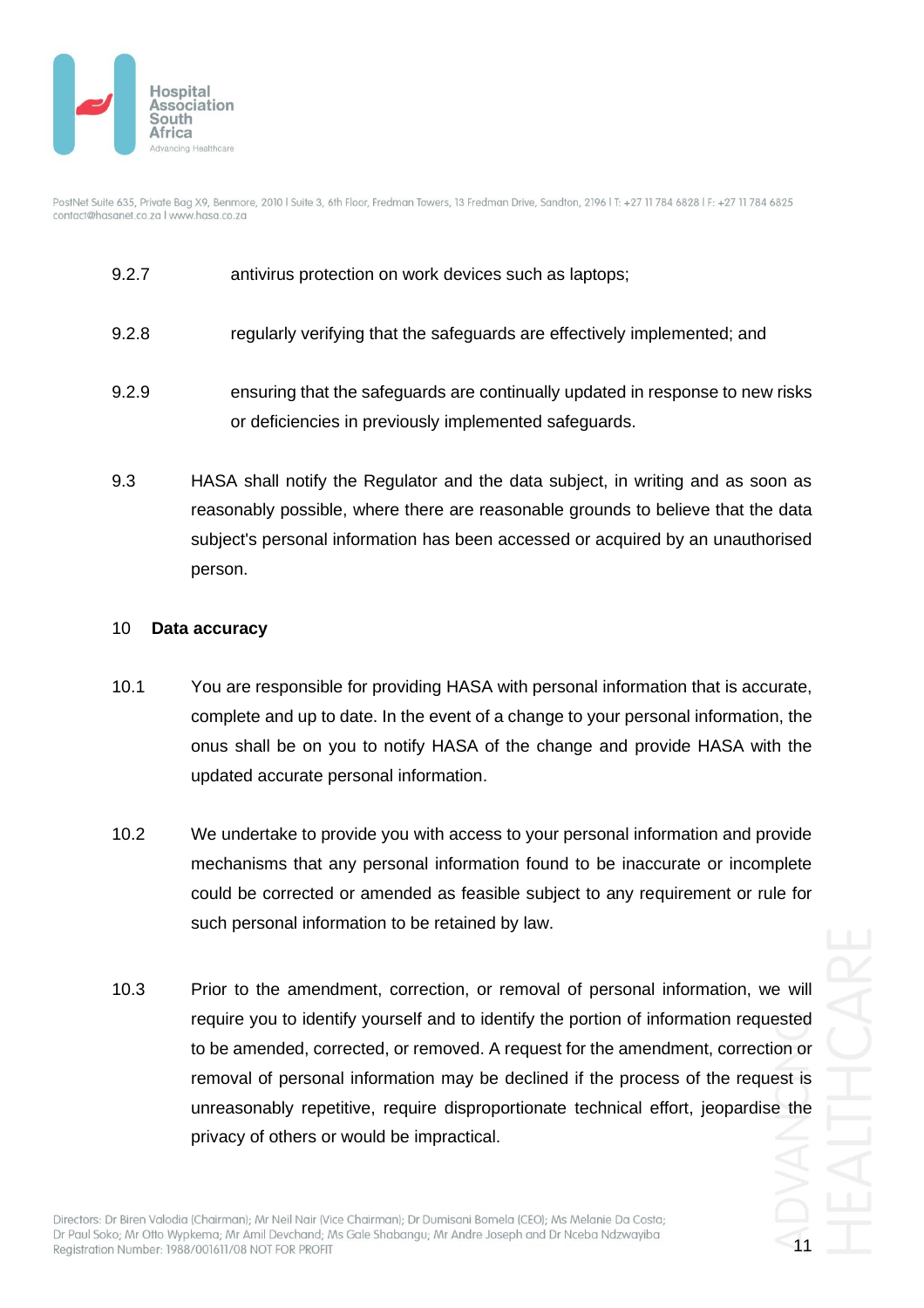

- 10.4 The services of access and correction of personal information is done free of charge, except to the extent that it would require disproportionate effort by HASA. Once personal information is deleted, residual copies of the information may take a period of time before they are deleted from our servers and may remain in our backup systems.
- 10.5 It is important that any information you provide directly to us is accurate and correct. Please let us know as soon as you can if any information we hold about you is no longer correct. You can email [popia@hasanet.co.za](mailto:popia@hasanet.co.za)

### 11 **Retention of personal information**

- <span id="page-11-0"></span>11.1 Your personal information will not be retained for longer than is required to fulfil the purpose for which the personal information was collected or for a period of time thereafter as required by applicable local law or where we have a legitimate and lawful purpose for retaining such information.
- 11.2 HASA may retain records of personal information for periods in excess of those contemplated in clause [11.1](#page-11-0) for historical, statistical or research purposes and HASA shall put in place the appropriate safeguards to prevent the records from being used for any other purpose.
- <span id="page-11-1"></span>11.3 HASA shall destroy or delete a record of personal information or de-identify the personal information as soon as reasonably practicable after HASA is no longer authorised to retain the records.
- 11.4 The destruction or deletion of the records of personal information, as contemplated above in clause [11.3,](#page-11-1) shall be done in such a manner as to prevent the reconstruction of the records in an intelligible form.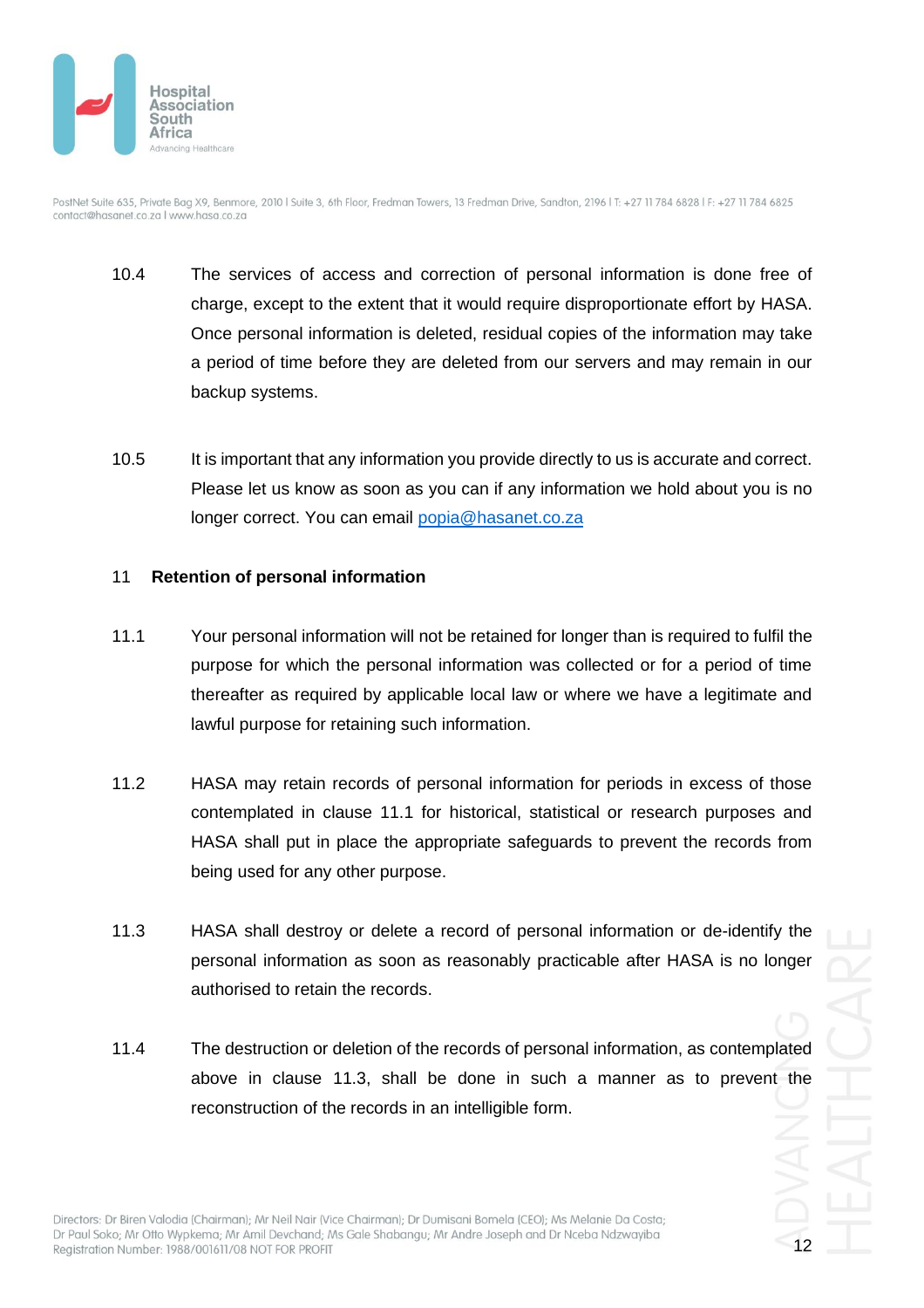

# 12 **Data subjects' rights**

In terms of POPIA, you have the following rights as a data subject -

- 12.1 the right of access to personal information, including special personal information relating to you;
- 12.2 the right to have the processing of your personal information, including your special personal information restricted;
- 12.3 the right to object to the processing of your personal information, including your special personal information;
- 12.4 the right not to be subject to decisions based solely on automated processing of your personal information and/or special personal information;
- 12.5 the right to have inaccurate personal information, including your special personal information, corrected; and
- 12.6 the right to have personal information, including your special personal information destroyed and/or deleted.
- 12.7 If a data subject is dissatisfied with the way in which HASA has processed or is processing their personal information then they may submit a request to our Information Officer seeking to exercise their rights.

#### 13 **Direct marketing**

13.1 HASA shall process the personal information of data subjects for the purposes of providing data subjects with information regarding HASA conferences, services, and content which may be of interest or use to the data subject only –

13